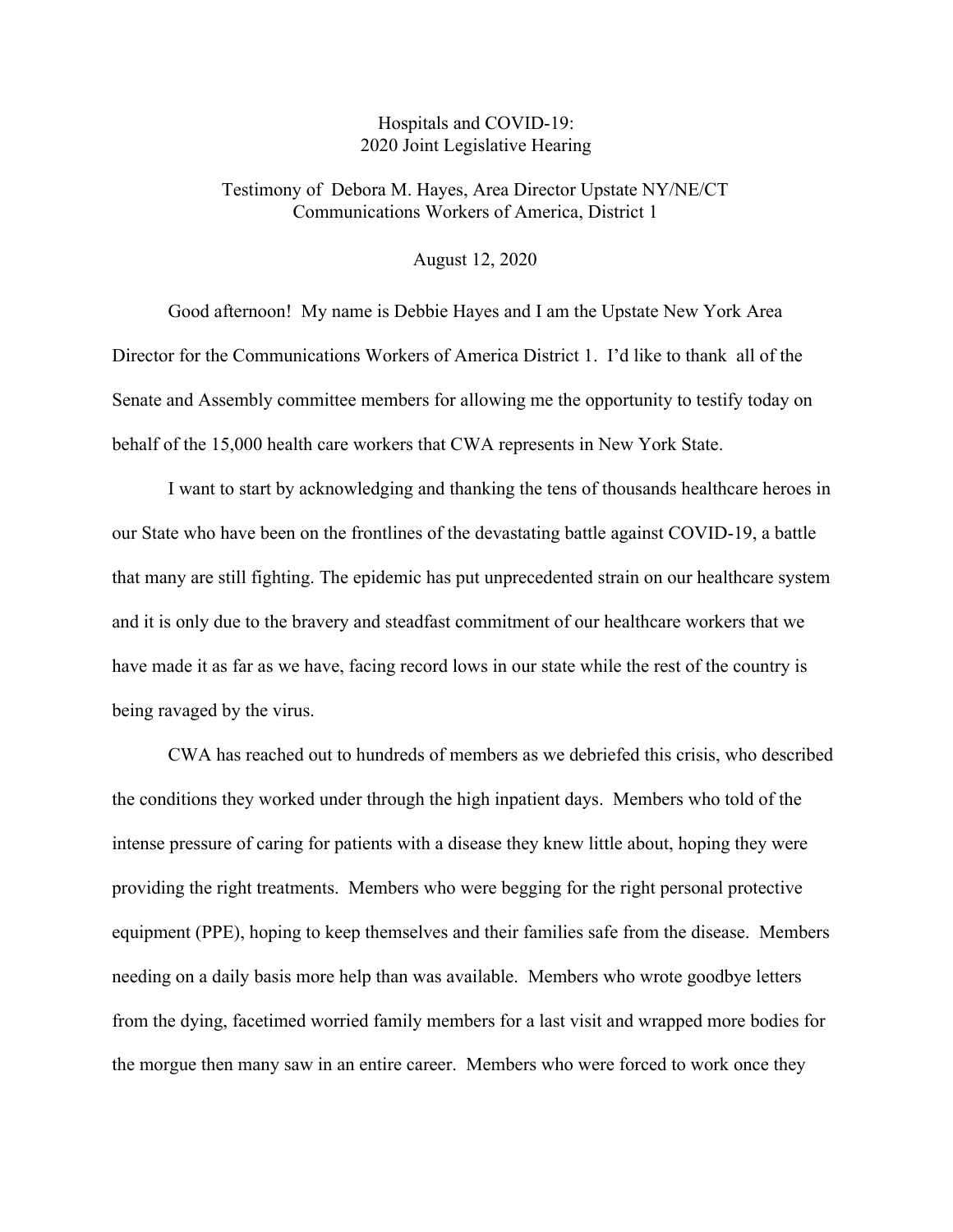were diagnosed with COVID-19 as long as they were not showing symptoms. That is just wrong! We now have a workforce that is exhausted, traumatized and suffering from post traumatic stress syndrome.

Our takeaway is that there are issues that must be dealt with before a second surge in the Coronavirus is upon us. Throughout this crisis, we have been greatly concerned for the health and safety of our frontline workers. While we are grateful for the Administration's diligent efforts to increase the supply and distribution of the necessary PPE to healthcare facilities across the state, even in May, three months into the pandemic, many of our healthcare workers caring for COVID-19 patients were still facing shortages and being forced to operate under the CDC's PPE supply optimization guidelines. As you can imagine, this has put enormous stress and worry on our members who fear for the safety of their patients, their families and themselves.

The CDC's "Conventional" guidelines state that PPE, particularly respirator masks, should be used for one patient encounter only, consistent with the manufacturers' guidelines. In times of shortage, the CDC recommends "contingency" and "crisis" guidelines that allow the reuse and decontamination of respirators. On May 4th, from a survey to understand PPE usage and availability of all of the healthcare facilities we represent we found our healthcare facilities continuing to be operating under "Crisis" and "Contingency Guidelines." We had members who were reusing their N95 respirators weeks at a time, using decontamination methods that were authorized under the FDA EUAs but were never previously approved or even properly evaluated.

It is important to note that many of these healthcare facilities have made repeated attempts to procure additional PPE, especially N95 respirator masks. For example,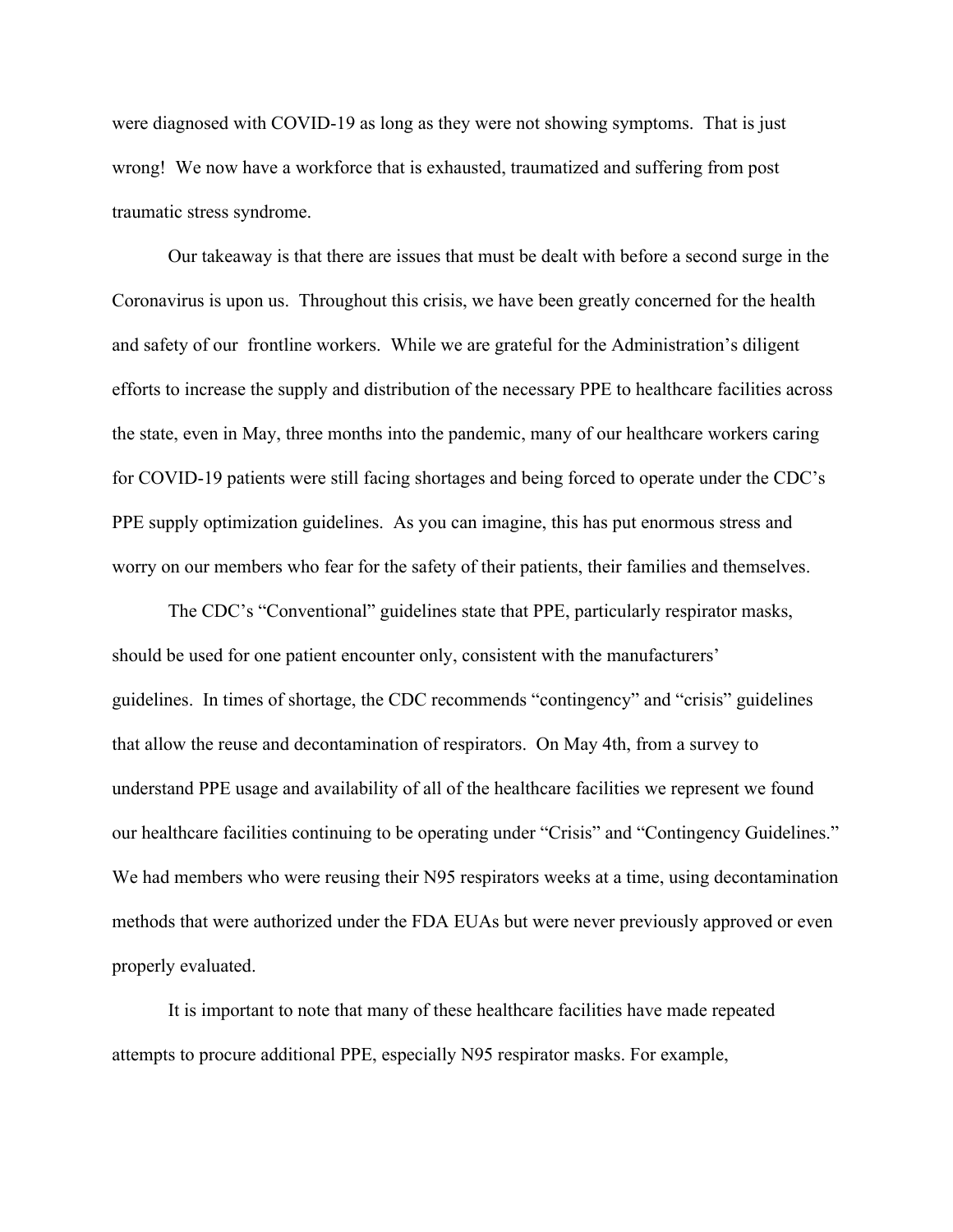Kaleida Health System attempted to procure additional N95 masks through County and State government and even directly through the manufacturer, 3M. Unfortunately, these efforts were unsuccessful. While calls for PPE have somewhat subsided as the State is experiencing record lows of the virus, we know this is not the end of this battle. We know that the need for PPE will unfortunately spike again, and we cannot allow our healthcare workers to be in this position. The legislature must act swiftly to ensure that all healthcare workers have access to sufficient PPE in alignment with the CDC's conventional guidelines on PPE use. And, the State needs to be more transparent in terms of where PPE is being sent including the type and amount of PPE.

While the pandemic stretched our hospital system to a point we were not prepared for, many of the issues that COVID-19 exacerbated have been long-standing issues in our hospitals. In order to protect our healthcare workers, our hospitals and ensure the best quality of care for all New Yorkers, we need a massive investment in our healthcare system, in our hospitals and in our healthcare workers. In the future of our state. It cost hospitals millions of dollars to prepare for care of the COVID-19 patients. Then they were prohibited from performing elective surgery and procedures. While these steps were necessary, the financial toll on the hospitals has been devastating. In order to cut costs, our members are being laid off and staffing levels have been cut. We need more staffing not staffing cuts.

For over a decade, CWA has been fighting for mandated patient-healthcare worker ratios because understaffing in the hospitals was already an immediate patient safety crisis. However, COVID-19 has turned that crisis into a catastrophe. We know that people died because we didn't have the staff to care for them.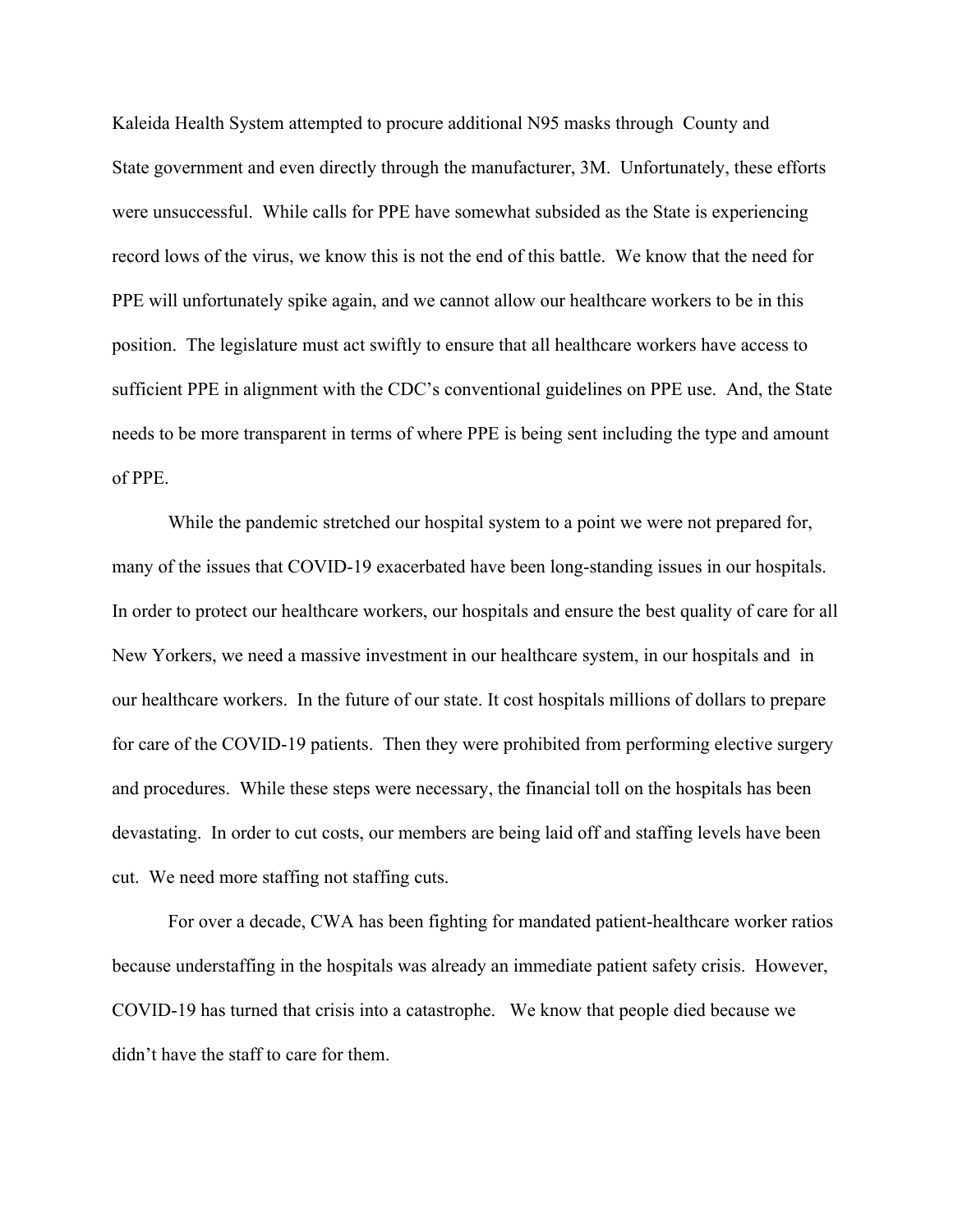The issue of understaffed and under resourced hospitals is not new. As a union that has represented healthcare workers in NYS for over fifty years, we have heard daily from our members about the impossible choices they have to make because they do not have enough staff to adequately care for their patients and residents. Staffing is on the top of the list of poor working conditions for our members year after year. However, this is not exclusively a labor issue. The terror that our members face on a daily basis is not about the bathroom breaks and lunches they are forced to work through, it is the care that goes undone, the minutes patients and families are left waiting and the pit in workers' stomachs that comes from knowing that given more staff they could've done better. Terror that turns into anger and tears on the drive home.

Our members file hundreds of forms with management each year stating that they are working in unsafe conditions that could jeopardize patient safety. While the geography and size of those hospitals vary widely, the patients and types of floors do not. The needs of patients that have gone through open heart surgery or have pneumonia are not different from Buffalo to Manhattan. Therefore, the ratios of healthcare workers to patients in departments created to care for a certain type of patient are actually fairly consistent regardless of the size or location of the hospital. However, the staffing ratios that each facility provides for one type of patient department are often very different. Not only do the ratios change by geography and system, they also fluctuate wildly day by day. Even when the plans for staffing appear sufficient, facilities are consistently staffing below their own stated goals. The result is an intolerable cost to our state's patients, residents, their families and the healthcare workers that bear the burden of knowledge.

The crisis of understaffed and under resourced hospitals turned to devastation for hundreds of thousands of New Yorkers during the COVID-19 pandemic. Ratios of patient to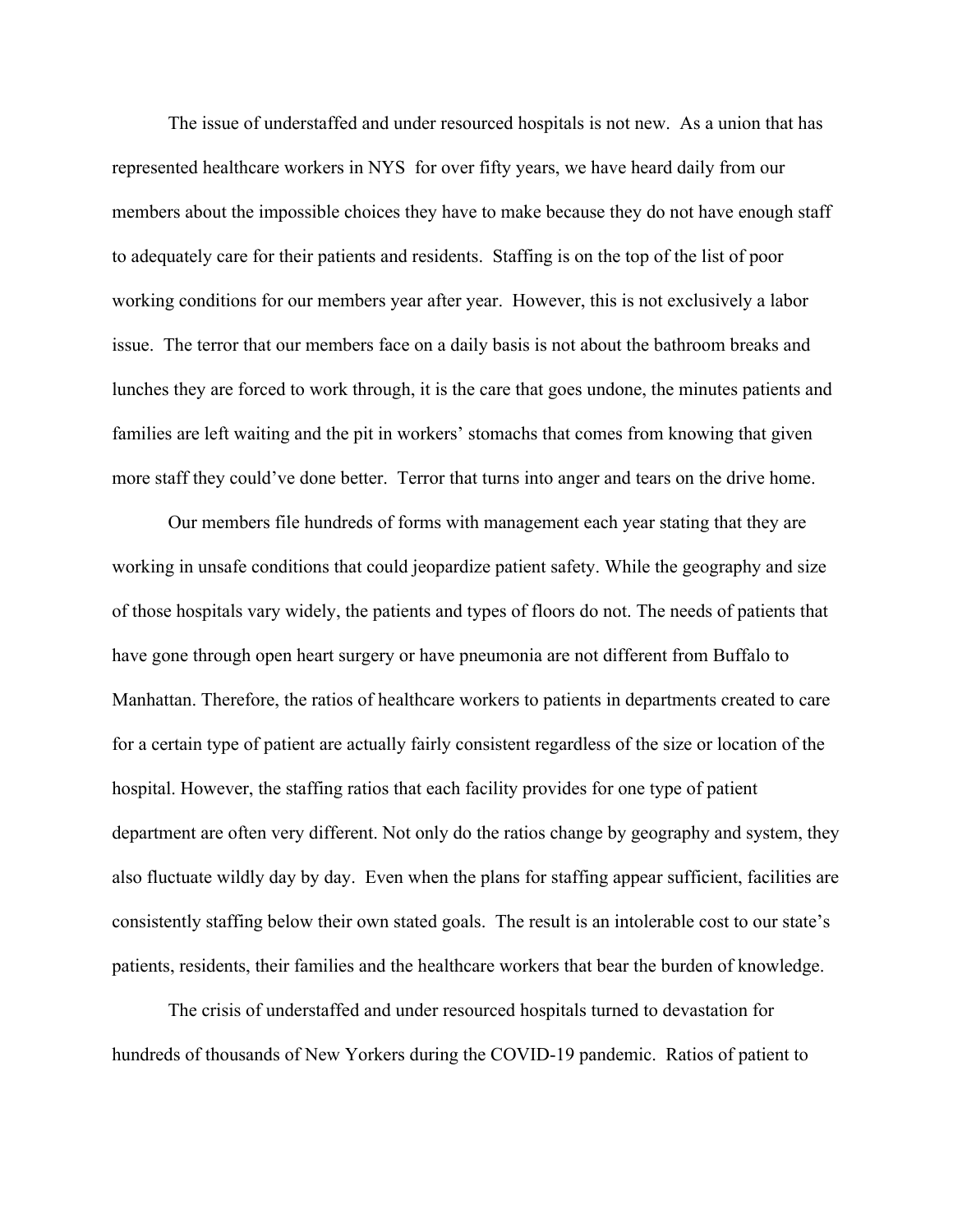healthcare worker skyrocketed. For example, at Queens Hospital Center the ratio in the emergency room hit 23 to 1, whereas best practices call for a maximum of four patients per nurse. In the ICU, where that ratio should be 2-1, we saw ratios quadrupling. There are countless stories from our members, and reported in the news, of patients suffering the consequences and many lives lost from understaffed hospitals. Many of these issues come from lacking the most basic treatment strategies - like COVID-19 patients being turned on their stomachs in a technique called proning. This has been shown to help many patients breathe. However, because it is labor intensive, requiring several healthcare workers to help successfully turn the patient and keep IV lines sorted, hospitals have been unable to provide it.

The devastating consequences of understaffing, exacerbated by COVID-19, can be seen in the mortality rates. There are significant disparities in mortality rates between hospitals that are well resourced and therefore well staffed, and other hospitals that are not. According to data collected and analyzed by the New York Times patients at hospitals with lower staffing rates and worse equipment were three times more likely to die than patients in better staffed and resourced medical centers. We have seen a lot of unnecessary death during this pandemic, which is heartbreaking - and untenable staffing levels have absolutely contributed to that. For example, the NYTimes article reported that at one of NYU Langone's flagship hospitals, approximately 11% of their patients died whereas in Bellevue Hospital Center, a public hospital, 22% of it's COVID-19 patients died. This pattern is repeated across the city, the epicenter of the virus in the Spring. Approximately one in five coronavirus patients in New York City hospitals died while at some prestigious medical centers with higher staffing levels, it was as low as one in 10. At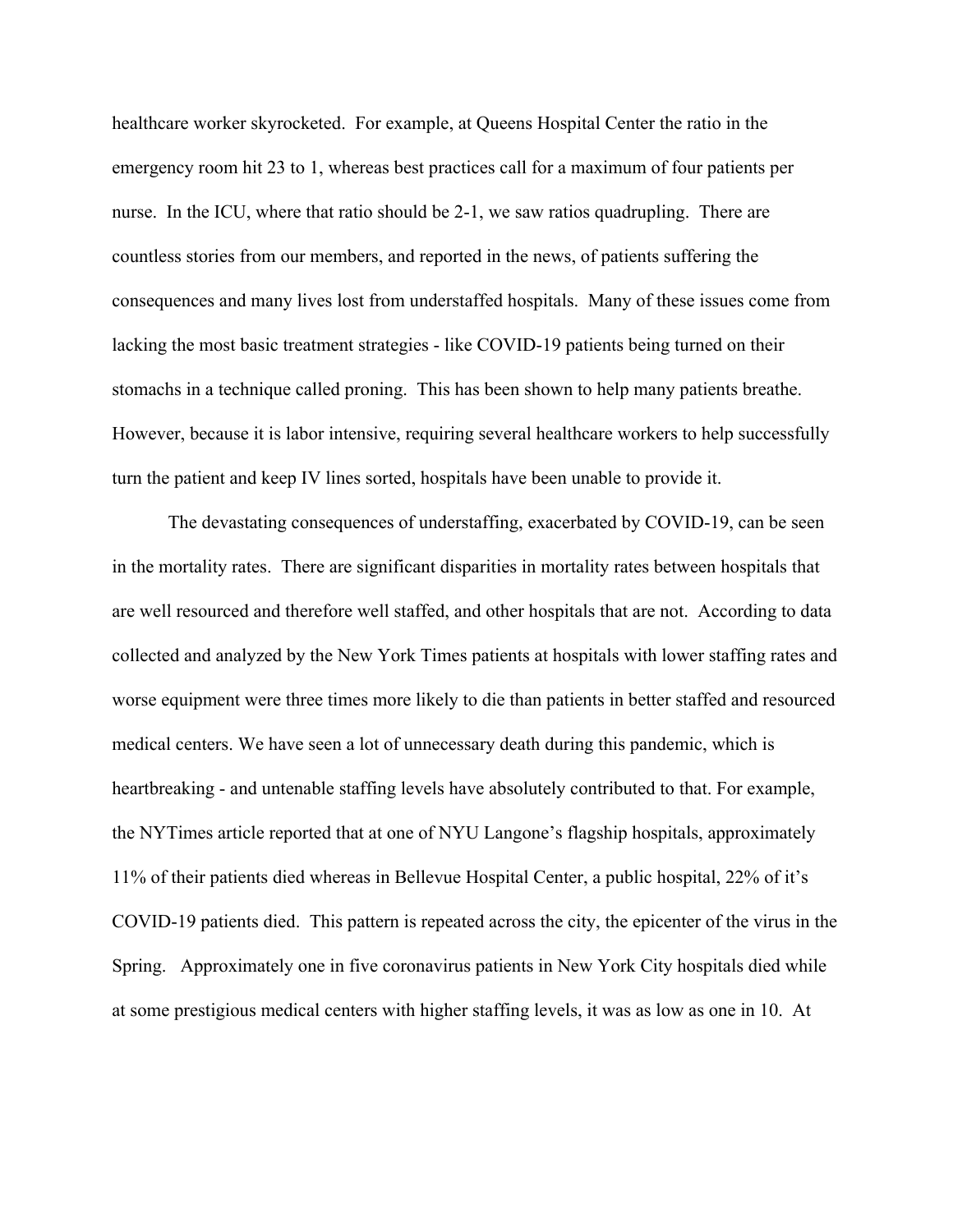some community hospitals outside Manhattan with low staffing levels, it has been one in three, or worse.

On shifts where there is adequate staffing we know that there is less chance of hospital acquired infection and/or injury, there are less medication errors, all treatments can be done, more one-on-one time can be spent with patients and families and more teaching can be completed. From decades of research, it is undeniable that safe staffing saves lives. The level of care is superior and nurses feel more satisfied in the performance of their job.

In 2019, the Legislature passed budget language that acknowledged the need for action on health care staffing and required the Department of Health to study staffing enhancements in order to improve patient care and what the potential fiscal impacts of these changes would be. Despite the Study being due to the legislature in December of 2019, we are now eight months later and the Study has yet to be released. The delay in action has led to deadly consequences as we've seen in the COVID-19 crisis. New Yorkers can't afford to wait any longer. We must enact safe staffing now.

As a union of frontline nurses, we must also speak up because New York remains unprepared for a resurgence of COVID-19. Our testing and tracing infrastructure is overstretched, with [many results delayed by days or even weeks.](https://www.nytimes.com/2020/07/23/nyregion/coronavirus-testing-nyc.html) Our hospitals are still rationing rapid testing reagents, PPE, hand sanitizer, and sanitizing wipes because of federal shortages and persistent supply chain constraints. Frontline nurses, along with other essential workers, suffered the consequences of New York's lack of preparation for the first COVID-19 surge. We cannot let that happen again.